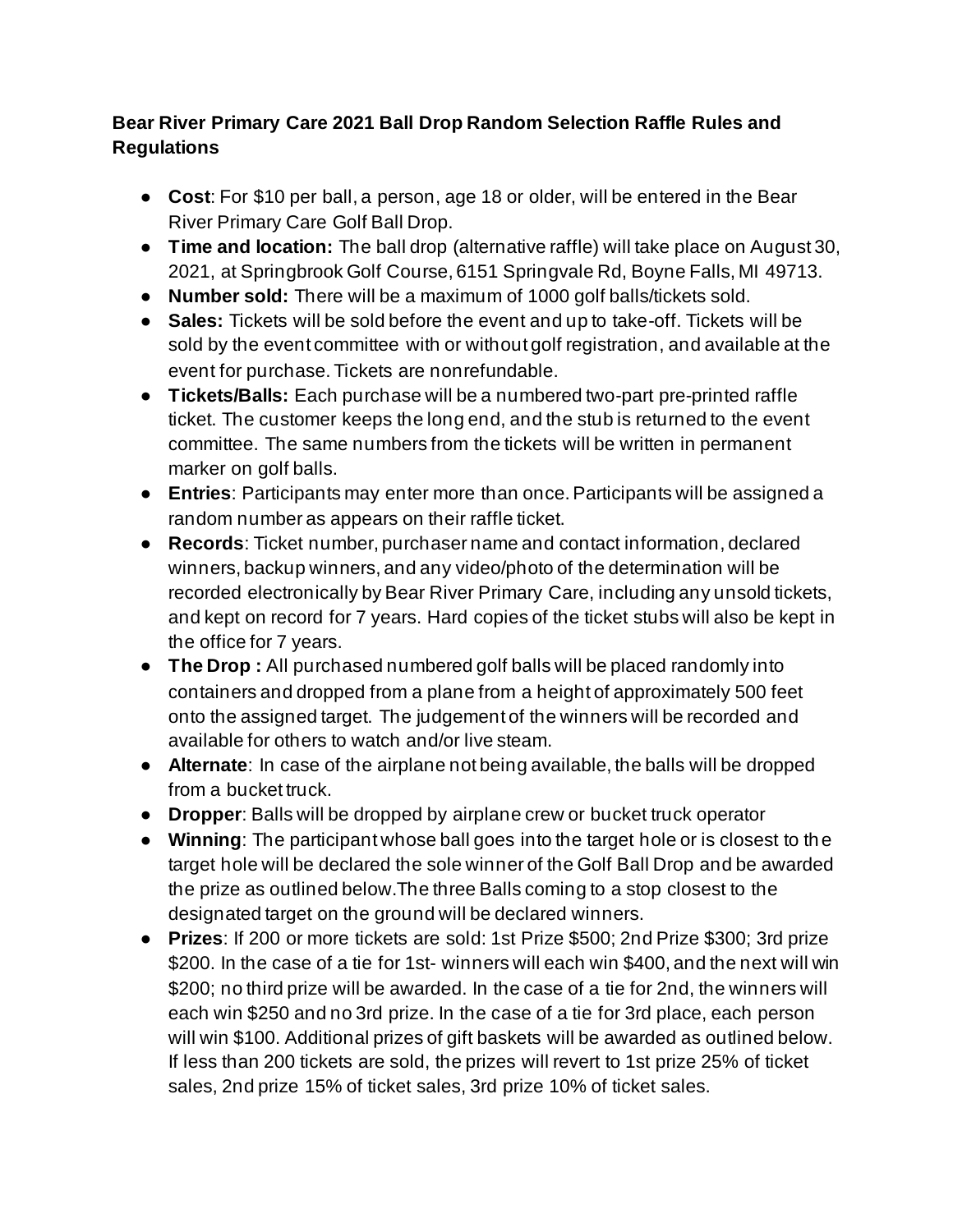- **Determining ball drop winner:** If no golf ball goes into the target hole, then the participant whose ball lands closest to the target hole will be declared the winner as determined by the independent judges. If no golf ball goes into the target hole and the winner is determined by the measurement of the golf balls from the target hole (edge of the ball to edge of the hole), and the judges determine that there is a tie among these balls (if the measurements are within one eighth of an inch or otherwise not able to be determined), then each ball will be declared a winner and the prize will be shared as outlined in the prize section. Location closest to the hole of at least six balls will be taken in case there is any question of eligibility or a winner does not claim the prize.
- **Secondary Raffle:** all purchased ticket stubs will also be entered into a general raffle for gift basket prizes. The independent judges will randomly select ticket stubs from the container and announce the winners. Each ticket number is only eligible to win one prize, but participants can win multiple prizes if they purchase multiple tickets.
- **Gift basket prizes:** gift baskets will be of items donated by the community and will have an estimated retail value of a minimum of \$10.
- **Announcement of Prize Winner:** The winner need not be present to win. The winners of the drop will be announced at the reception following the Golf Outing; all located at Springbrook Golf Club. The secondary raffle drawing will occur during the reception. The winners' ticket numbers will also be posted on the Bear River Primary Care website the following day. Those not present will be notified by phone and email. Prizes will be available for pickup until November 1, 2021.
- **Unclaimed Prizes:** If the winner cannot be located or fails to claim the prize within sixty (60) days after notification, the planning committee will seek written approval from the Charitable Gaming Division to donate prizes to The Bear River Health Foundation, to be used in furtherance of its mission to support ongoing recovery.
- **Alternative Process:** If some unforeseen event prevents Bear River Primary Care from being able to conduct the Golf Ball Drop with either method as outlined above, then raffle will revert to a traditional raffle. On the day of the event, all purchased tickets will be placed into a container, and tickets will be drawn (first ticket to be drawn will be the winner, 2nd ticket 2nd place, 3rd ticket 3rd place, and then draw tickets for each gift basket item).
- **Eligible Participants:** Participants must be 18 years of age or older to purchase a raffle and win the prize. All officers and members of Bear River Primary Care are eligible to purchase tickets and to win the prize, however the independent judges who will decide the winners of the golf ball drop are ineligible to win. Verification of eligibility and identity may be required before releasing the prize.